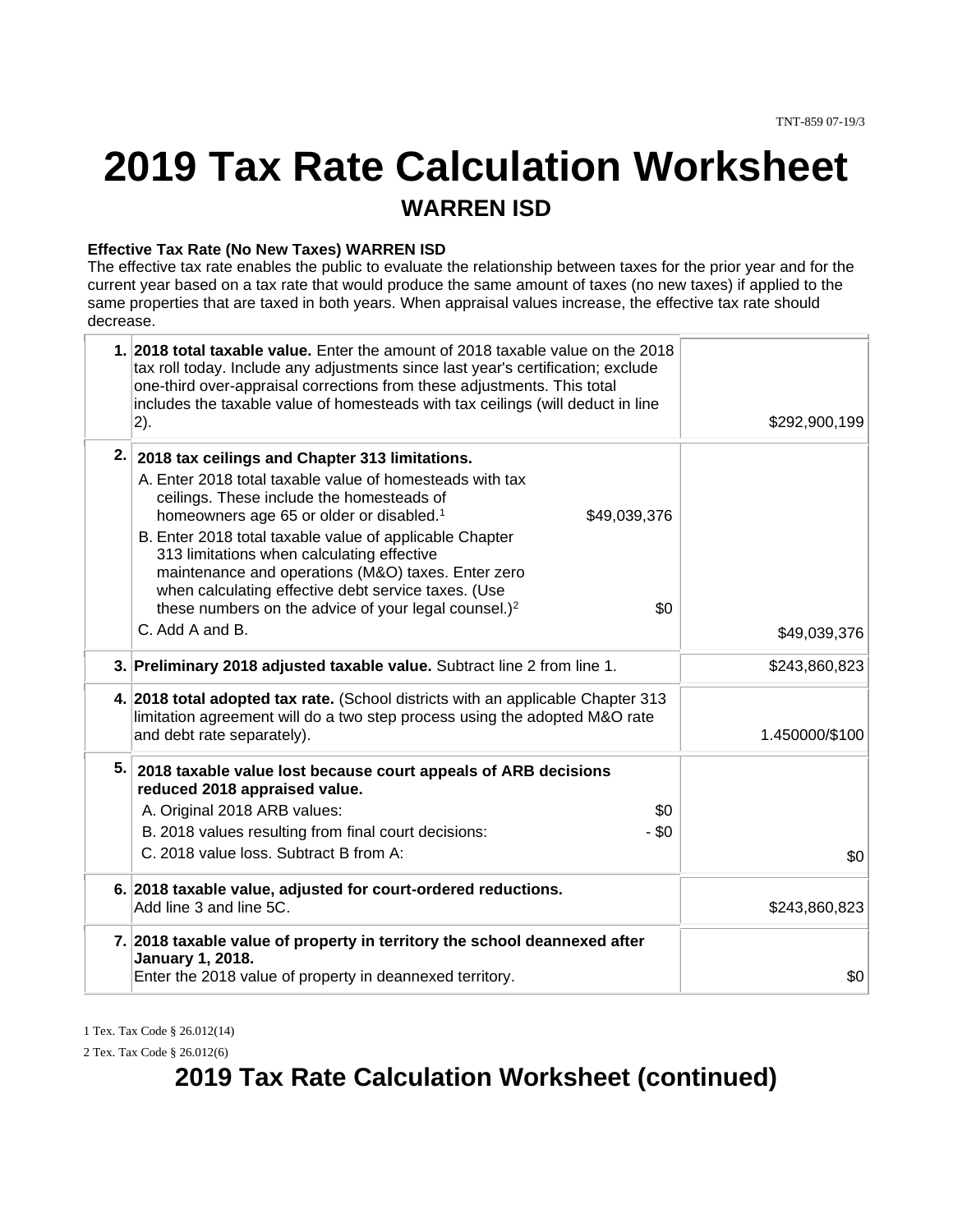### **WARREN ISD**

| 8.  | 2018 taxable value lost because property first qualified for an exemption<br>in 2019. Note that lowering the amount or percentage of an existing<br>exemption does not create a new exemption or reduce taxable value. If the<br>school district increased an original exemption, use the difference between<br>the original exempted amount and the increased exempted amount. Do not<br>include value lost due to freeport or "goods-in-transit" exemptions.<br>A. Absolute exemptions. Use 2018 market value:<br>\$223,626<br>B. Partial exemptions. 2019 exemption amount,<br>or 2019 percentage exemption times 2018<br>value:<br>$+$ \$2,985,888 |               |
|-----|--------------------------------------------------------------------------------------------------------------------------------------------------------------------------------------------------------------------------------------------------------------------------------------------------------------------------------------------------------------------------------------------------------------------------------------------------------------------------------------------------------------------------------------------------------------------------------------------------------------------------------------------------------|---------------|
|     | C. Value loss. Total of A and B:                                                                                                                                                                                                                                                                                                                                                                                                                                                                                                                                                                                                                       | \$3,209,514   |
| 9.  | 2018 taxable value lost because property first qualified for agricultural<br>appraisal (1-d or 1-d-1), timber appraisal, recreational/scenic appraisal<br>or public access airport special appraisal in 2019. Use only those<br>properties that first qualified in 2019; do not use properties that qualified in<br>2018.<br>\$0<br>A. 2018 market value:<br>B. 2019 productivity or special appraised value:<br>- \$0<br>C. Value loss. Subtract B from A:                                                                                                                                                                                            | \$0           |
|     | 10. Total adjustments for lost value. Add lines 7, 8C, and 9C.                                                                                                                                                                                                                                                                                                                                                                                                                                                                                                                                                                                         | \$3,209,514   |
|     | 11. 2018 adjusted taxable value. Subtract line 10 from line 6.                                                                                                                                                                                                                                                                                                                                                                                                                                                                                                                                                                                         | \$240,651,309 |
|     | 12. Adjusted 2018 taxes. Multiply line 4 times line 11 and divide by \$100.                                                                                                                                                                                                                                                                                                                                                                                                                                                                                                                                                                            | \$3,489,443   |
|     | 13. Taxes refunded for years preceding tax year 2018: Enter the amount of<br>taxes refunded by the district for tax years preceding tax year 2018. Types of<br>refunds include court decisions, corrections and payment errors. Do not<br>include refunds for tax year 2018. This line applies only to tax years preceding<br>tax year 2018.                                                                                                                                                                                                                                                                                                           | \$6,711       |
|     | 14. Adjusted 2018 taxes with refunds. Add lines 12 and 13.                                                                                                                                                                                                                                                                                                                                                                                                                                                                                                                                                                                             | \$3,496,154   |
| 15. | Total 2019 taxable value on the 2019 certified appraisal roll today. This<br>value includes only certified values and includes the total taxable value<br>of homesteads with tax ceilings (will deduct in Line 17). These homesteads<br>include homeowners age 65 or older or disabled.<br>A. Certified values only:3<br>\$319,034,776<br><b>B. Pollution control and energy storage</b><br>system exemption: Deduct the value of<br>property exempted for the current tax year for<br>the first time as pollution control or energy<br>- \$0<br>storage system property:<br>C. Total 2019 value. Subtract B from A.                                   | \$319,034,776 |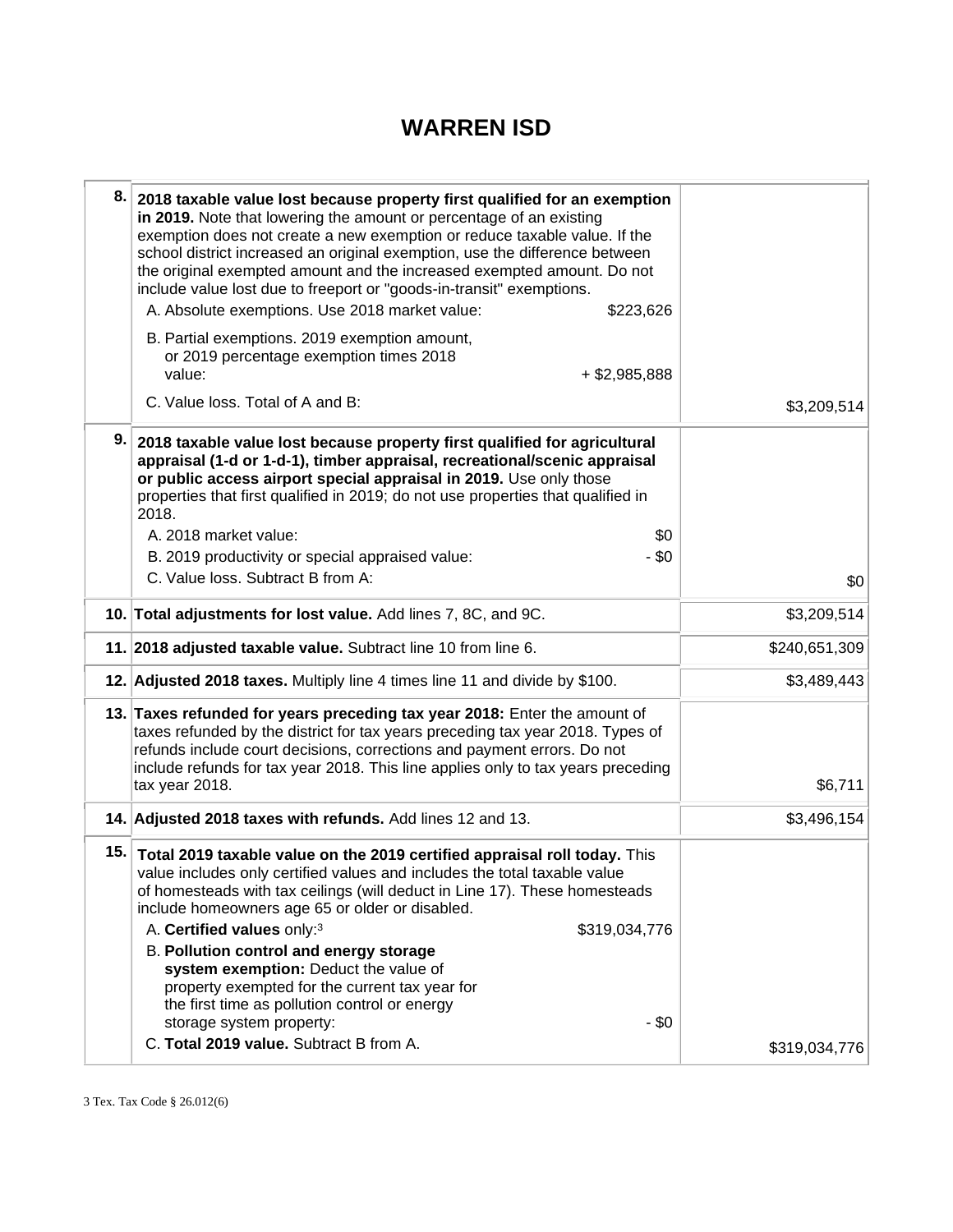## **2019 Tax Rate Calculation Worksheet (continued) WARREN ISD**

|     | 16. Total value of properties under protest or not included on certified<br>appraisal roll.<br>A. 2019 taxable value of properties under protest.<br>The chief appraiser certifies a list of properties still<br>under ARB protest. The list shows the district's value<br>and the taxpayer's claimed value, if any, or an<br>estimate of the value if the taxpayer wins. For each<br>of the properties under protest, use the lowest of<br>these values. Enter the total value.<br>B. 2019 value of properties not under protest or<br>included on certified appraisal roll. The chief<br>appraiser gives school districts a list of those taxable<br>properties that the chief appraiser knows about but<br>are not included at appraisal roll certification. These<br>properties also are not on the list of properties that<br>are still under protest. On this list of properties, the<br>chief appraiser includes the market value, appraised<br>value, and exemptions for the preceding year and a<br>reasonable estimate of the market value, appraised<br>value, and exemptions for the current year. Use the<br>lower market, appraised, or taxable value (as<br>appropriate). Enter the total value.<br>C. Total value under protest or not certified. Add A<br>and B. | \$11,774,136<br>\$0 | \$11,774,136 |
|-----|-----------------------------------------------------------------------------------------------------------------------------------------------------------------------------------------------------------------------------------------------------------------------------------------------------------------------------------------------------------------------------------------------------------------------------------------------------------------------------------------------------------------------------------------------------------------------------------------------------------------------------------------------------------------------------------------------------------------------------------------------------------------------------------------------------------------------------------------------------------------------------------------------------------------------------------------------------------------------------------------------------------------------------------------------------------------------------------------------------------------------------------------------------------------------------------------------------------------------------------------------------------------------------------|---------------------|--------------|
| 17. | 2019 tax ceilings and Chapter 313 limitations.<br>A. Enter 2019 total taxable value of homesteads with tax<br>ceilings. These include the homesteads of<br>homeowners age 65 or older or disabled. <sup>4</sup><br>B. Enter 2019 total taxable value of applicable Chapter<br>313 limitations when calculating effective<br>maintenance and operations taxes. Enter zero when<br>calculating effective debt service taxes. (Use these<br>numbers on the advice of your legal counsel.) <sup>5</sup><br>C. Add A and B.                                                                                                                                                                                                                                                                                                                                                                                                                                                                                                                                                                                                                                                                                                                                                            | \$52,681,548<br>\$0 | \$52,681,548 |

4 Tex. Tax Code § 26.012(6)(A)(i)

5 Tex. Tax Code § 26.012(6)(A)(ii)

# **2019 Tax Rate Calculation Worksheet (concluded) WARREN ISD**

| 18. 2019 total taxable value. Add lines 15C and 16C. Subtract line 17C. | \$278,127,364 |
|-------------------------------------------------------------------------|---------------|
|-------------------------------------------------------------------------|---------------|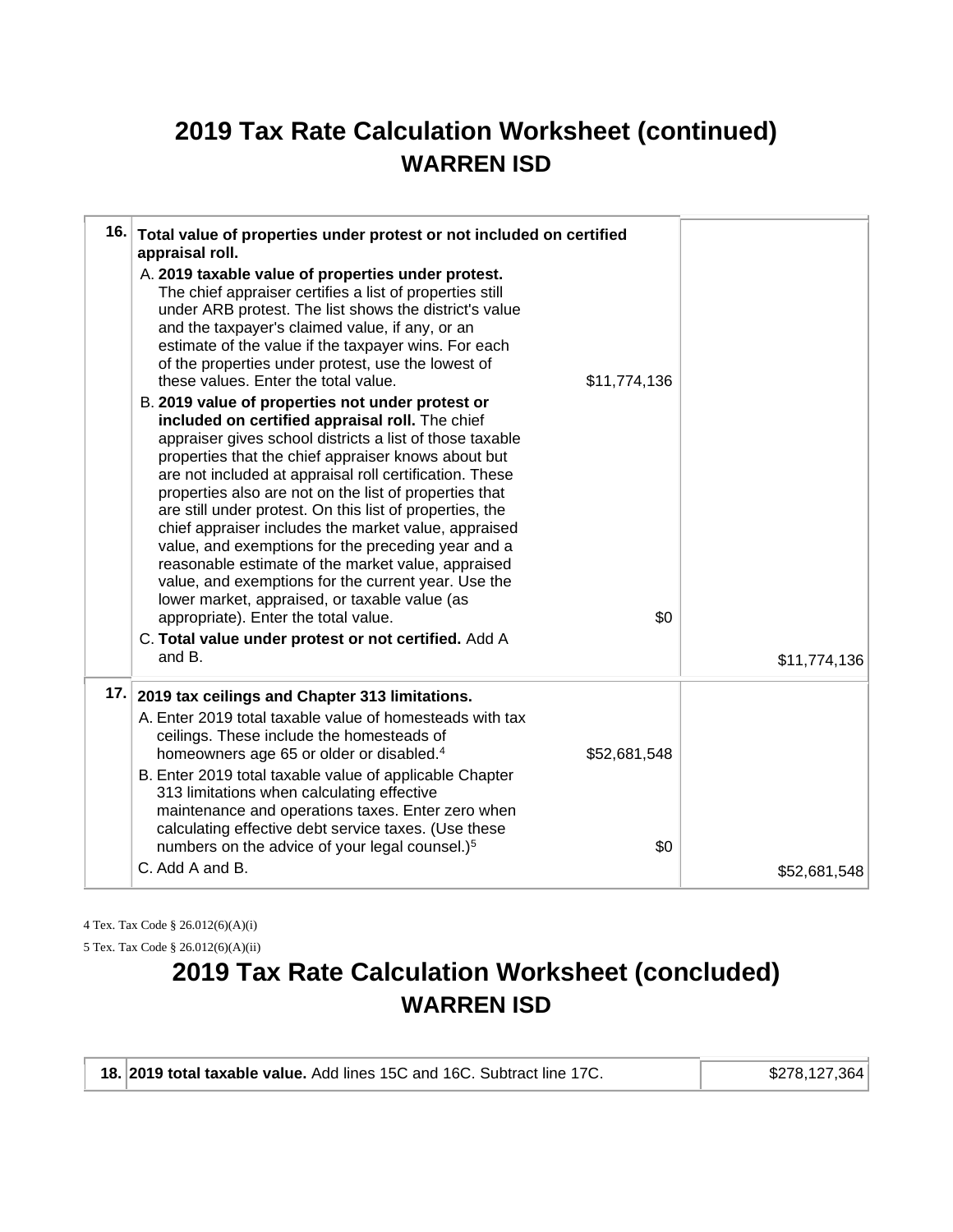| 19. Total 2019 taxable value of properties in territory annexed after January 1,<br>2018. Include both real and personal property. Enter the 2019 value of property in<br>territory annexed by the school district.                                                                                                                                                                                                            | \$0            |
|--------------------------------------------------------------------------------------------------------------------------------------------------------------------------------------------------------------------------------------------------------------------------------------------------------------------------------------------------------------------------------------------------------------------------------|----------------|
| 20. Total 2019 taxable value of new improvements and new personal property<br>located in new improvements. "New" means the item was not on the appraisal<br>roll in 2018. New additions to existing improvements may be included if the<br>appraised value can be determined. New personal property in a new improvement<br>must have been brought into the unit after January 1, 2018 and be located in a<br>new improvement. | \$8,050,467    |
| 21. Total adjustments to the 2019 taxable value. Add lines 19 and 20.                                                                                                                                                                                                                                                                                                                                                          | \$8,050,467    |
| 22. 2019 adjusted taxable value. Subtract line 21 from line 18.                                                                                                                                                                                                                                                                                                                                                                | \$270,076,897  |
| 23. 2019 effective tax rate. Divide lines 14 by line 22 and multiply by \$100.                                                                                                                                                                                                                                                                                                                                                 | \$1.2945/\$100 |
| 24. 2019 effective tax rate for ISDs with Chapter 313 Limitations. Add together the<br>effective tax rates for M&O and debt service for those school districts that<br>participate in an applicable Chapter 313 limitations agreement.                                                                                                                                                                                         | \$0.0000       |

### **Voter-Approval Tax Rate WARREN ISD**

Most school districts calculate a voter-approval tax rate that is split into two separate rates:

1. **Maintenance and Operations (M&O):** The M&O rate is the portion of the tax rate that raises taxes for any lawful purpose other than debt service for which a taxing unit may spend property tax revenue. This rate accounts for such things as salaries, utilities and day-to-day operations.

2. **Debt:** The debt tax rate includes the debt service necessary to pay the school district's debt payments in the coming year. This rate accounts for principal and interest on bonds and other debt secured by property tax revenue.

In most cases the voter-approval tax rate exceeds the effective tax rate, but occasionally decreases in a school district's debt service will cause the effective tax rate to be higher than the voter-approval tax rate.

### **WARREN ISD**

|     | 25. 2019 voter-approval M&O rate. The sum of the following as calculated in<br>Tax Code Section $26.08(n)(1)(A),(B)$ and (C).                                                                                                                                                     |             |
|-----|-----------------------------------------------------------------------------------------------------------------------------------------------------------------------------------------------------------------------------------------------------------------------------------|-------------|
|     | Go to Region 13 Education Service Center's Worksheet for State Aid<br>Template for 2019-2020 to determine state compression percentage and the<br>district enrichment tax rate (DTR).                                                                                             |             |
|     | A. The rate equal to the 2019 state compression<br>percentage times \$1.00<br>\$0.930000                                                                                                                                                                                          |             |
|     | B. The greater of:<br>(i) $2018$ M&O - $($1.00 + DTR$ reduction)<br>OR.                                                                                                                                                                                                           |             |
|     | (ii) $$0.04$ per $$100$ of taxable value<br>\$0.138400                                                                                                                                                                                                                            |             |
|     | C. Add A and B.                                                                                                                                                                                                                                                                   | \$1.068400  |
| 26. | Total 2019 debt to be paid with property tax revenue.<br>Debt means the interest and principal that will be paid on debts that:<br>(1) Are paid by property taxes,<br>(2) Are secured by property taxes,<br>(3) Are scheduled for payment over a period longer than one year, and |             |
|     | (4) Are not classified in the school district's budget as M&O expenses.                                                                                                                                                                                                           | \$1,034,133 |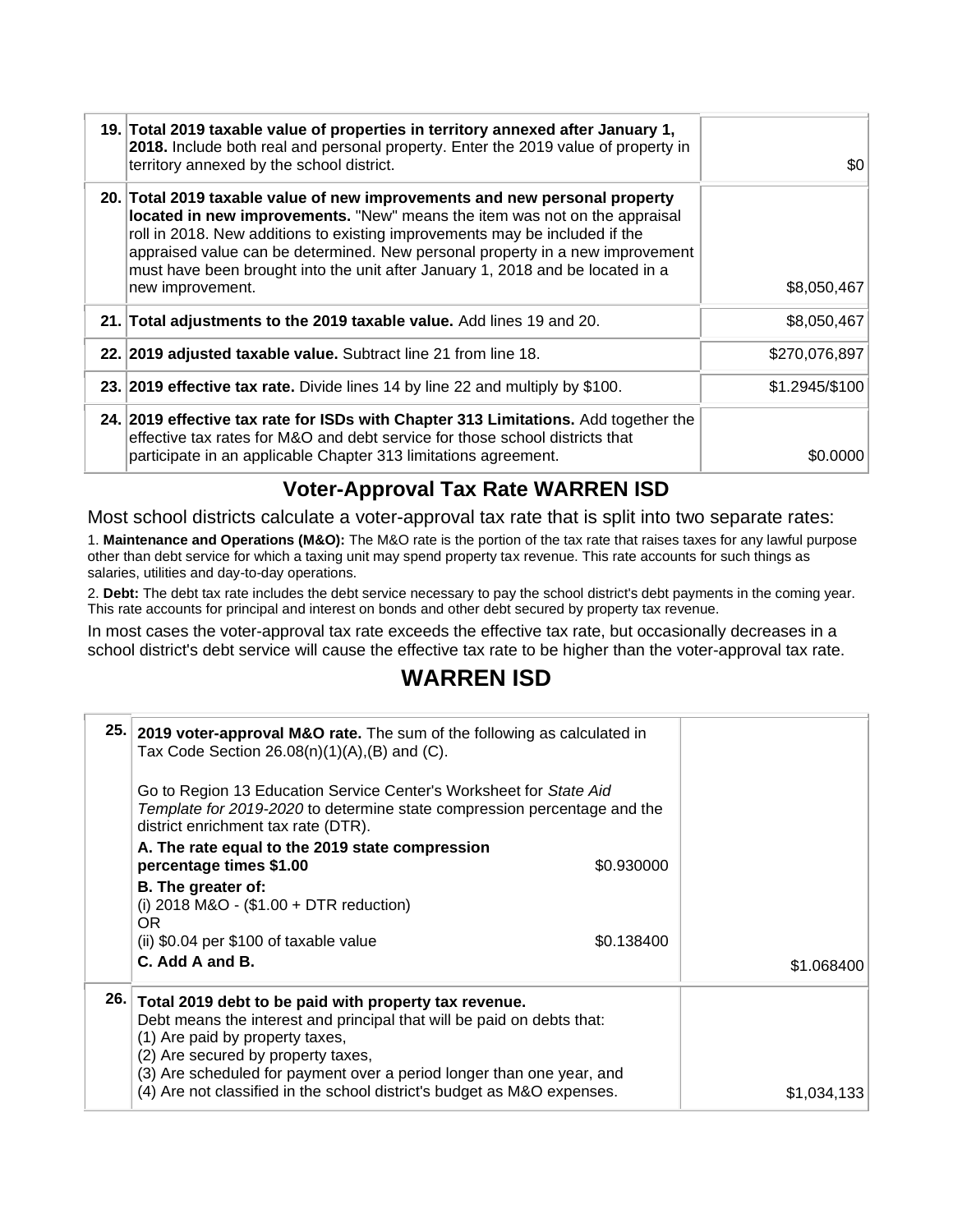| A: Debt includes contractual payments to other school<br>districts that have incurred debt on behalf of this school<br>district, if those debts meet the four conditions above.<br>Include only amounts that will be paid from property tax<br>revenue. Do not include appraisal district budget<br>payments.<br>Enter debt amount:<br>\$1,034,133<br>B: Subtract unencumbered fund amount used to<br>reduce total debt.<br>-\$0<br>C: Subtract state aid received for paying principal and<br>interest on debt for facilities through the existing debt<br>allotment program and/or the instructional facilities<br>allotment program.<br>-\$0<br>D: Adjust debt: Subtract B and C from A. |                |
|---------------------------------------------------------------------------------------------------------------------------------------------------------------------------------------------------------------------------------------------------------------------------------------------------------------------------------------------------------------------------------------------------------------------------------------------------------------------------------------------------------------------------------------------------------------------------------------------------------------------------------------------------------------------------------------------|----------------|
| 27. Certified 2018 excess debt collections. Enter the amount certified by the<br>collector.                                                                                                                                                                                                                                                                                                                                                                                                                                                                                                                                                                                                 | \$0            |
| 28. Adjusted 2019 debt. Subtract line 27 from line 26D.                                                                                                                                                                                                                                                                                                                                                                                                                                                                                                                                                                                                                                     | \$1,034,133    |
| 29. Certified 2019 anticipated collection rate. Enter the rate certified by the<br>collector. If the rate is 100 percent or greater, enter 100 percent.                                                                                                                                                                                                                                                                                                                                                                                                                                                                                                                                     | 100.000000%    |
| 30. 2019 debt adjusted for collections. Divide line 28 by line 29.                                                                                                                                                                                                                                                                                                                                                                                                                                                                                                                                                                                                                          | \$1,034,133    |
| 31. 2019 total taxable value. Enter amount on line 18.                                                                                                                                                                                                                                                                                                                                                                                                                                                                                                                                                                                                                                      | \$278,127,364  |
| 32. 2019 debt tax rate. Divide line 30 by line 31 and multiply by \$100.                                                                                                                                                                                                                                                                                                                                                                                                                                                                                                                                                                                                                    | \$0.3718/\$100 |
| 33. 2019 voter-approval tax rate. Add lines 25 and 32.                                                                                                                                                                                                                                                                                                                                                                                                                                                                                                                                                                                                                                      | \$1.4402/\$100 |
|                                                                                                                                                                                                                                                                                                                                                                                                                                                                                                                                                                                                                                                                                             |                |

### **Total Tax Rate**

Indicate the applicable total tax rates as calculated above.

| Effective Tax Rate (Line 23; or line 24 for a school district with Tax Code Chapter 313<br>limitations) | \$0.0000 |
|---------------------------------------------------------------------------------------------------------|----------|
| Voter-Approval Tax Rate (Line 33)                                                                       | \$1.4402 |
| Rollback Tax Rate Adjusted for Pollution Control (Line 37)                                              | \$0      |

#### **School District Representative Name and Signature**

Enter the name of the person preparing the tax rate as authorized by the school board.

### **Print Here**

Printed Name of School District Representative

### **Sign Here**